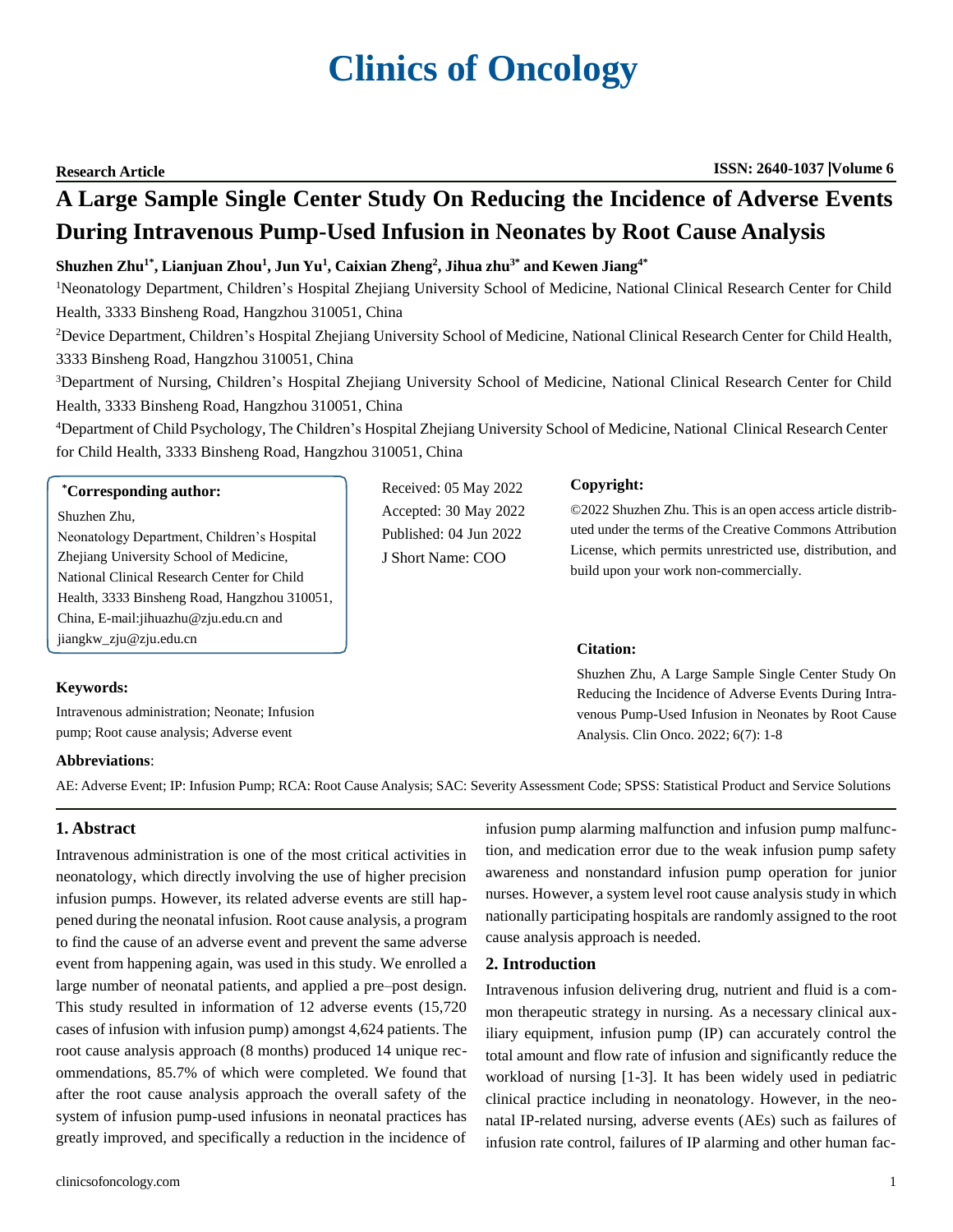tors occurring from time to time [4,5]. These errors are difficult to intercept, and their impact depends on multiple factors including the patient's drugs and conditions 6, which not only increases the suffering of patients, but also delays the recovery of diseases, increases medical expenses and hospital stay, and even leads to neonatal death [7-9]. Therefore, ensuring greater safety of neonatal patients during IP-used infusion should be a priority. It has been reported that a number of strategies could reduce these IP-related AEs over the past years [10-13]. However, the AEs may still occur in neonatal infusion. The root cause analysis (RCA) approach is a strategy dealing with AEs from the level of learning system [14]. It is a retrospective analysis tool to medical AEs, from finding out the potential errors and their root causes to providing steps for prevention and avoiding similar AEs happening again. In this study, RCA was used prospectively in neonatology to deal with IP-used

infusion from May 2019 to April 2020 in a national children's hospital to explore prevention and improvement steps, with ultimate goals to reduce the recurrence of AEs and ensuring the safety of neonates.

#### **3. Methods**

#### **3.1. Design**

After approved by ethics board (2020-IRB-201; the Research Ethics Board), this study was carried out at a national children's hospital. The need for participant consent was waived by the ethics committee. This was a prospective study comparing differences in the incidence of AEs (Table 1) with IP-used infusion before and after the RCA approach. IP (SN-1600V, SINOMDT, Shenzhen, China) was used in this study which would not be completely update during the RCA approach. It was driven by matching software (Version 1.0 to 4.0). When IP-related AE occurred, the software should upgrade to the latest version at that time.

|  |  |  |  | <b>Table 1.</b> IP AEs that were tracked and their definition |
|--|--|--|--|---------------------------------------------------------------|
|  |  |  |  |                                                               |

| AE                      | Definition                                                                                                                                               |  |  |  |  |  |
|-------------------------|----------------------------------------------------------------------------------------------------------------------------------------------------------|--|--|--|--|--|
| Cardiac arrest          | Sudden loss of cardiac function without pulses                                                                                                           |  |  |  |  |  |
| Death                   | Unable to be resuscitated                                                                                                                                |  |  |  |  |  |
| Hypoglycemia            | Blood glucose $< 2.2$ mmol/L                                                                                                                             |  |  |  |  |  |
| Hyperglycemia           | Blood glucose $> 7.0$ mmol/L                                                                                                                             |  |  |  |  |  |
| Medication error        | Problems including the wrong drug, dose, frequency, or route of administration                                                                           |  |  |  |  |  |
|                         | Wrong speed setting in IP program<br>L.                                                                                                                  |  |  |  |  |  |
| IP malfunction          | Did not deliver the fluid as programmed                                                                                                                  |  |  |  |  |  |
|                         | Uncontrolled infusion speed: Infusion speed too fast or too slow<br>Ò                                                                                    |  |  |  |  |  |
|                         | Uncontrolled infusion rate: Ununiformed infusion speed (sometimes fast and sometimes slow)<br>$\Box$                                                     |  |  |  |  |  |
| IP programming error    | Errors with the IP setup or program was different from the doctor's order                                                                                |  |  |  |  |  |
|                         | Uncontrolled infusion volume: Infusion cumulative amount being inconsistent with the setting<br>$\Box$                                                   |  |  |  |  |  |
|                         | Software system failure: A problem of speed settings causing the output speed to be inconsistent with the<br>$\Box$<br>preset                            |  |  |  |  |  |
|                         | Fluid not be pumped in: Not giving liquid showing that the liquid does not drop or flow back<br>$\Box$                                                   |  |  |  |  |  |
|                         | Sudden not working: Suddenly not running in infusion with no alarm and unable to reboot<br>$\Box$                                                        |  |  |  |  |  |
| IP mechanical failure   | Problems with the IP mechanical parts                                                                                                                    |  |  |  |  |  |
|                         | IP screen failure: Incomplete information display, low bright screen, black screen or abnormal flicker<br>$\Box$                                         |  |  |  |  |  |
|                         | IP keys not working: Invalid or damaged keys<br>$\Box$                                                                                                   |  |  |  |  |  |
|                         | Battery failure: Sudden power off including internal power failure or unable to recharge<br>$\Box$                                                       |  |  |  |  |  |
|                         | Door clamp out of order: Door unable to open or damaged<br>П                                                                                             |  |  |  |  |  |
| IP alarming malfunction | Problems with the IP alarming system                                                                                                                     |  |  |  |  |  |
|                         | Abnormal identifying: Not alarming or continuously light-alarming dues to unable to identify the pipeline<br>$\Box$<br>obstruction and abnormal pressure |  |  |  |  |  |
|                         | Abnormal bubble detecting: Bubbles in the pipeline fail to be recognize and no alarming<br>$\Box$                                                        |  |  |  |  |  |
|                         | Unreasonable alarming: Normal infusion with frequently unreasonable alarming<br>$\Box$                                                                   |  |  |  |  |  |
|                         | Alarming out of order: Not alarming when the infusion cumulative amount reaches a preset level<br>$\Box$                                                 |  |  |  |  |  |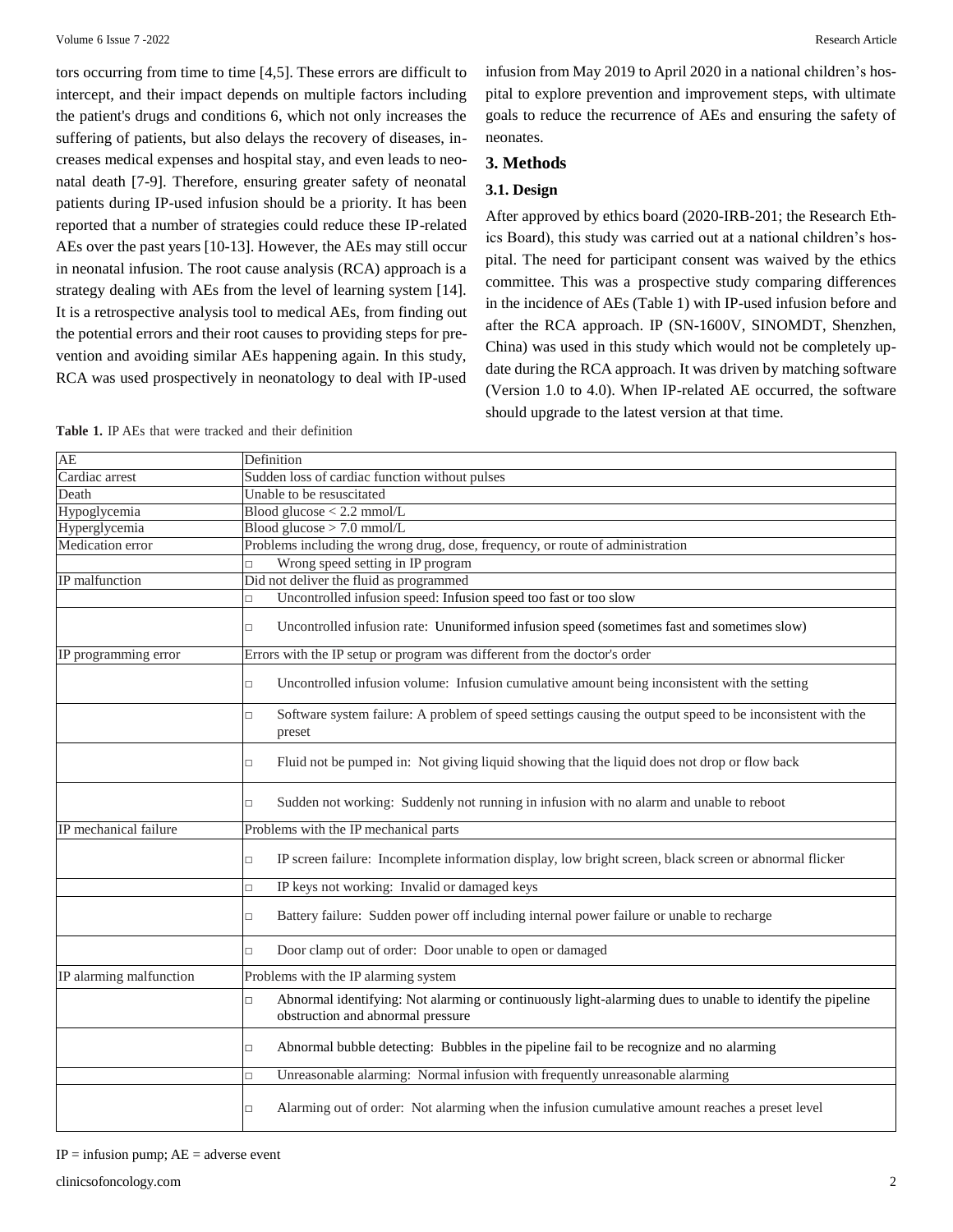#### **3.2. Patient Population**

The "before" group enrolled all patients in neonatology from May 2019 to April 2020 (before the RCA approach), and the "after" group enrolled all patients from May 2020 to December 2020 (during the active RCA approach).

#### **3.3. Intervention**

RCA group members, a total of 8, came from different departments. It included as follow: one charge nurse who acted as team leader; three duty nurses; one teaching secretary; one inpatient instrument manager; one IP manager who came from device department; and one doctor. To meet the requirements of the RCA

team, the head of neonatal pediatrics distributed a memorandum to hospital management describing the study and asked employees to do their best to respond to the recommendations of the study. The study team followed the RCA framework to determine the root cause of AEs and developed management plans to prevent AE recurrence (Table 2). In brief, the study team applied a "brainstorming method" to deeply analyze the causes of AEs in IP-used infusion by the "fishbone" diagram method, and used the 80 / 20 rule to solve problems. By using an online AE reporting system, we promptly obtained the data and managed the follow-up of these recommendations.

**Table 2.** RCAApproach.

| Step                                  | Description                                                                                                                                                                                                                                                                                                                                            |  |  |  |  |
|---------------------------------------|--------------------------------------------------------------------------------------------------------------------------------------------------------------------------------------------------------------------------------------------------------------------------------------------------------------------------------------------------------|--|--|--|--|
| <b>What happened?</b>                 |                                                                                                                                                                                                                                                                                                                                                        |  |  |  |  |
| Identification of AEs                 | The responsible nurse identified events during daily rounds                                                                                                                                                                                                                                                                                            |  |  |  |  |
| Determination of AEs                  | Risk assessment using the AE Severity Rating (Appendix 2)                                                                                                                                                                                                                                                                                              |  |  |  |  |
| Consequences of AEs                   | $\mathbb{I}$ - <b>IV</b> level events                                                                                                                                                                                                                                                                                                                  |  |  |  |  |
| RCA team                              | The team was multidisciplinary and included: one head nurse serving as the group leader, one doctor,<br>three responsible leaders of the ward, one teaching secretary, one instrument manager of the ward and one<br>full-time IP manager from the device department                                                                                   |  |  |  |  |
| Gather information                    | The researcher investigated the AEs. This included data review and interviews with anyone closely<br>related to the event. Collecting information including the children's general information, nurse<br>qualifications, AE happening conditions, IP maintenance records, and etc.                                                                     |  |  |  |  |
| Events recovering                     | Discussions with the nursing staff to recover the situation, and checking IP and records on site                                                                                                                                                                                                                                                       |  |  |  |  |
| <b>RCA</b> meeting                    | The RCA team meeting that lasted 2 to 3h and developed preliminary implementation plans                                                                                                                                                                                                                                                                |  |  |  |  |
| Why did it happen?                    |                                                                                                                                                                                                                                                                                                                                                        |  |  |  |  |
| Determination of contributing factors | Using "brainstorming method" combined with "fishbone" diagram and "5WHY" to gather the<br>contributing factors focusing on five aspects of "human, machine, material, method and environment"<br>and the following three questions: why did it happen? Why didn't find out in time? Why there was no<br>systematic prevention of these events?         |  |  |  |  |
| Determination of root causes          | RCA meeting to answer the following three questions ("Yes" is the proximal cause, otherwise is the<br>root cause): 1) Does the event re-occur when the cause does not exist? 2) If the cause is corrected or<br>eliminated, will the event re-occur due to the same factor? 3) Can similar AEs re-occur after the cause is<br>corrected or eliminated? |  |  |  |  |
| How to prevent recurrence?            |                                                                                                                                                                                                                                                                                                                                                        |  |  |  |  |
| Action plans                          | Found potential solutions to the raised issues, and action plans were made carefully. Strengthened the<br>action plans and promised the recommendations which would clear up or control similar future events.                                                                                                                                         |  |  |  |  |
|                                       | Every RCA team focused on an improved plan and followed its implementation. The team met every 2                                                                                                                                                                                                                                                       |  |  |  |  |
| Plan implementation                   | weeks to report on the plan implementation.                                                                                                                                                                                                                                                                                                            |  |  |  |  |
| Assessment of outcomes                | To assess the effectiveness of each recommendation and measure the incidence of all events before and                                                                                                                                                                                                                                                  |  |  |  |  |
|                                       | after the RCA approach.                                                                                                                                                                                                                                                                                                                                |  |  |  |  |

 $RCA = root$  cause analysis;  $IP = infusion$  pump;  $AE =$  adverse event.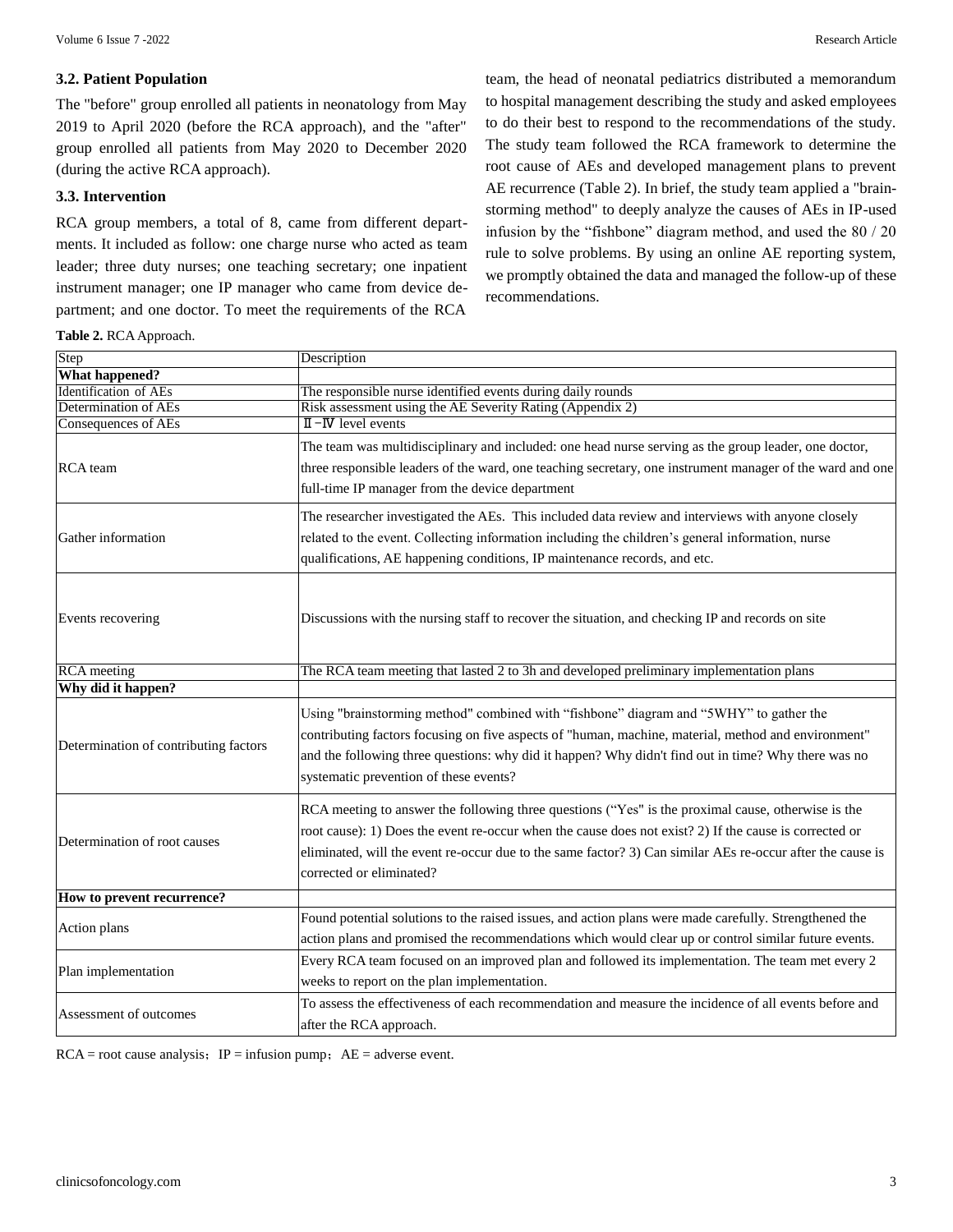#### **3.4. Outcomes**

Firstly, it was a difference in the incidence of AEs before and after the RCA approach. Secondly, it included the process of root cause identification for each AE, how many recommendations raised, and how many recommendations completed.

#### **3.5. Statistical Analysis**

The ratios of IP-related AEs between before and after RCA groups were compared by Chi-square tests, or by Fisher exact tests when  $n < 5$ , by using SPSS 23.0 (SPSS, USA).  $P < 0.05$  was considered statistically significant.

#### **4. Results**

#### **4.1. Patients and AEs**

During the RCA approach period, from May 2019 to April 2020, a total of 4,624 patients were included (see Figure 1). There was a total of 12 AEs tracked.



**Figure 1.** Study flow diagram. RCA = root cause analysis; AE = adverse event;  $IP =$  infusion pump.

| <b>Table 3.</b> AE rates of before and after RCA approach |
|-----------------------------------------------------------|
|-----------------------------------------------------------|

| AOR to tmoms<br>cation process                                         | <b>PULLER SERVICE</b><br>Double-weekly meetings<br>Отие слылов пытье: | There were $1,444$ patients $(5,840$ cases of infusion) in the after |
|------------------------------------------------------------------------|-----------------------------------------------------------------------|----------------------------------------------------------------------|
|                                                                        | One teaching secretary                                                | RCA group with $0$ AEs. The AE incidence $(0.00\%)$ was signifi-     |
| rating of 12 AEs<br>aueng might                                        | Dive doctor-                                                          | cantly less than that of the before RCA approach group (1.46%) (P    |
| 5 RCA<br>on of RCA team                                                | <b>RCA</b> goals<br><b>What harnersed</b>                             | $0.05$ , Table 3).                                                   |
| <b>Meetings</b>                                                        |                                                                       |                                                                      |
| ause group<br>priatel patients<br>and finally continuum and the 1990s. |                                                                       |                                                                      |

| Study period            | Before-RCA                | Before vs. After (Proportion) | Before vs. After (Fisher) |
|-------------------------|---------------------------|-------------------------------|---------------------------|
| Date range              | May 2019 to April 2020    |                               |                           |
| IP alarming malfunction | 5(0.61%)                  | 0.103                         | 0.171                     |
| IP malfunction          | 4(0.49%)                  | 0.144                         | 0.305                     |
| Medication error        | 3(0.36%)                  | 0.206                         | 0.556                     |
| All                     | 12(1.46%)                 |                               |                           |
| IP infusion totals      | 8226                      |                               |                           |
| Study period            | After-RCA                 |                               |                           |
| Date range              | May 2020 to December 2020 |                               |                           |
| All                     | $0(0.00\%)$               | 0.011                         | 0.011                     |
| IP infusion totals      | 4380                      |                               |                           |

 $RCA = root$  cause analysis;  $IP = infusion$  pump;  $AE =$  adverse event

#### **4.2. The Ratios of IP-Related AEs before the RCAApproach**

There were 3,180 patients (9,880 cases of infusion) in the before RCA group with 12 AEs. The most common AEs were IP alarming malfunction, IP malfunction and medication error (All 3 AEs were wrong speed settings in IP programming). (See Table 3). General information of 12 neonates with IP-related AEs was as follow: 7 boys and 5 girls; 8 full-term infants and 4 premature infants (gestational age 35.2 W); 3-26 days old  $(10.4 \pm 7.1 \text{ d})$ ; 34.0-40.0 weeks old (37.5  $\pm$  2.0 W); birth weight 1910-3670g (3044.1  $\pm$  596.5 g); premature infants (4), neonatal hypopharyngeal syndrome (3), neonatal duodenal obstruction (3), neonatal enteritis (1) and neonatal hyperbilirubinemia (1). The severity rating of AEs, basing on their impacts after happening, is also essential for dealing with the AEs promptly and reducing its impacts completely. According to the international Severity Assessment Code (SAC) grading method for AEs 15, in the study, of the 12 AEs, 5 were grade IV (41.6%), 5 were grade III (41.6%), and the remaining 2 were to grade II (16.6%).

#### **4.4. The Ratios of IP-Related AEs During the RCA Approach**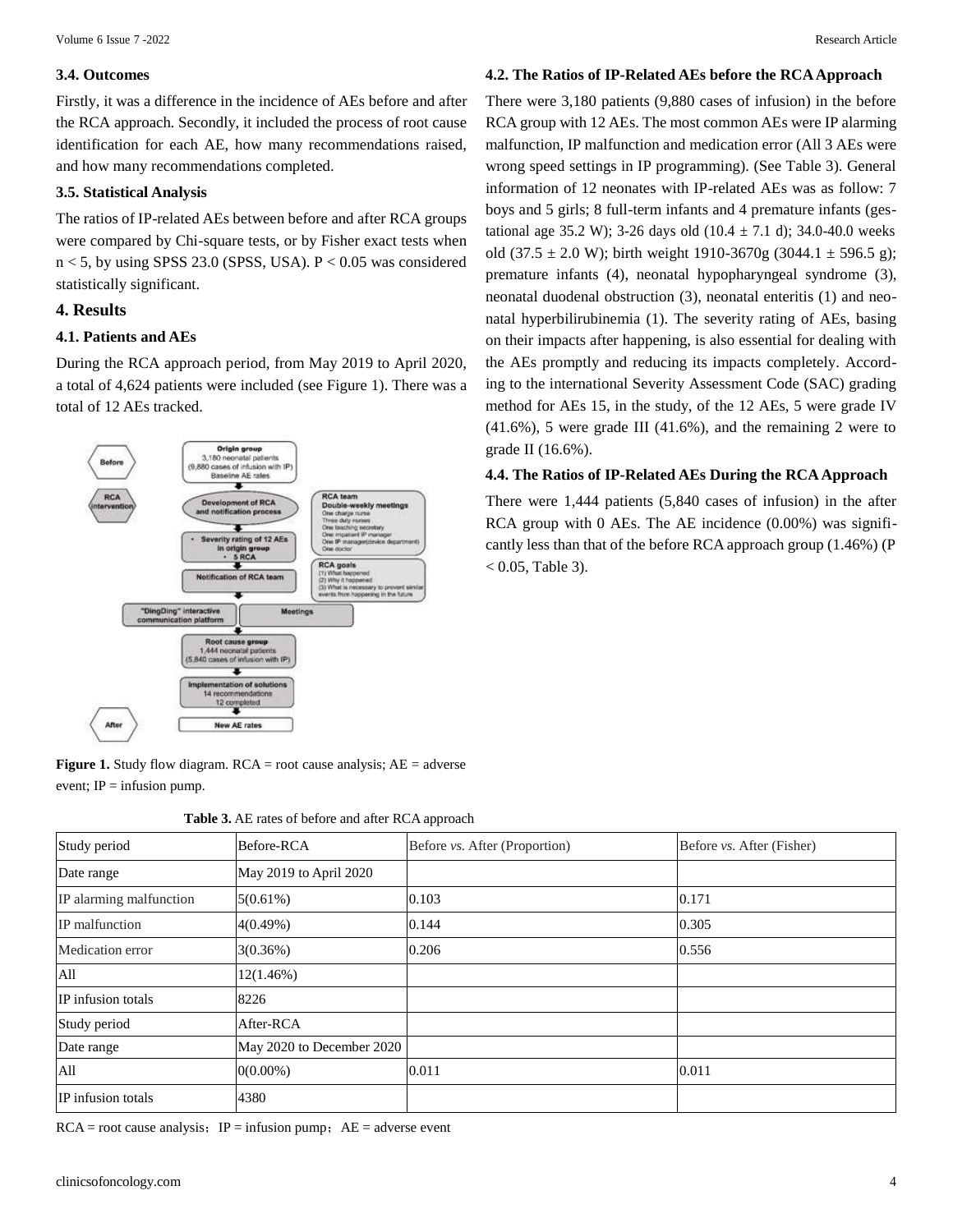#### **4.5. RCA Results**

In the study, 14 root causes (Appendix 1) were founded and recommendations were raised separately. The number of root causes (and corresponding solutions) was varied from 1 to 3 for each RCA. The most common recommendations included: upgrading IP system, and training the nurses basing on their levels with emphasis on the operational norms and safety awareness. The most root cause and recommendation type were the too low version of

IP software system which resulted in IP alarming malfunction and IP malfunction (75%). The other was the weak IP safety awareness and nonstandard IP operation for junior nurses (25%). Of the 14 recommendation types, 3 were "elimination", and the remaining 11 were "control". At the end of the study, the status of 14 recommendations was that 12 (85.7%) had been "completed" and two (14.3%) would be "to be completed".

|                     | <b>Root Cause</b><br><b>Recommendation</b>   |                                                                              | <b>Action Type</b><br><b>Status</b> |           |
|---------------------|----------------------------------------------|------------------------------------------------------------------------------|-------------------------------------|-----------|
| <b>Persons</b>      |                                              |                                                                              |                                     |           |
| 1                   | Junior nurses have weak safety awareness     | The teaching secretary trained the nurses in different levels,               | Control                             | Completed |
|                     | and nonstandard IP operation                 | focusing on the IP operational norms and safety awareness                    |                                     |           |
|                     | There are many uncertain factors in clinical | The head nurse shall allocate manpower reasonably according Control          |                                     | Completed |
| $\overline{c}$      | practice, and the nurse allocation mode is   | to human resources, set standby shift, and start standby shift               |                                     |           |
|                     | not reasonable                               | if necessary                                                                 |                                     |           |
|                     | The head nurse's supervision of IP safety    | The head nurse included the IP AEs into the department's                     | Control                             | Completed |
| 3                   | is not enough, especially on weekends,       | sensitive index management, and set up a team leader to                      |                                     |           |
|                     | holidays and at night                        | assist in supervising the work quality, covering every period                |                                     |           |
| 4                   | There is no routine inspection from the      | The device department made a routine inspection by once                      | Control                             | Completed |
|                     | device department                            | every two weeks                                                              |                                     |           |
|                     | IP manufacturers have no routine testing     | The IP manufacturer made a routine inspection and                            | Control                             | Completed |
| 5                   | and calibration                              | calibration by once a quarter                                                |                                     |           |
|                     | There are obstacles in the cooperation and   |                                                                              | Control                             | Completed |
| 6                   | communication between clinical, device and   | Established the "DingDing" interactive communication                         |                                     |           |
|                     | other departments, and manufacturers         | platform to deal with events in a timely manner                              |                                     |           |
| <b>Machines</b>     |                                              |                                                                              |                                     |           |
| 7                   | IP hardware aging                            | Set up a ward instrument administrator, responsible for                      | Control                             | Completed |
|                     |                                              | checking the time-limit of instrument use by once a month                    |                                     |           |
|                     | The shallow groove of the infusion tube is   |                                                                              | Eliminate                           | To be     |
| 8                   | easy to cause the tube bending and affects   | IP manufacturer replaced all the shallow grooves                             |                                     | completed |
|                     | the accuracy of infusion                     |                                                                              |                                     |           |
| 9                   | The version of IP software system is too     | Upgraded IP system to the highest version                                    | Eliminate                           | Completed |
|                     | low                                          |                                                                              |                                     |           |
| <b>Materials</b>    |                                              |                                                                              |                                     |           |
|                     | The IP model is frequently changed, so it is | Contacted the purchasing department to minimize the                          | Control                             | Completed |
| 10                  | not immediately known for users              | changing of IP model. Otherwise, be sure to inform the                       |                                     |           |
| Methods             |                                              | clinical and device department in advance                                    |                                     |           |
|                     |                                              | The group revised the IP SOP, and posted the SOP on the IP                   |                                     |           |
|                     |                                              | in the form of two-dimensional code. The user only needs                     |                                     | Completed |
| 11                  | The IP SOP is not perfect                    | to scan WeChat code to view the SOP and the maintenance                      | Eliminate                           |           |
|                     |                                              | record                                                                       |                                     |           |
|                     | The clinical training is too rigid, and in   |                                                                              |                                     |           |
|                     | the past, it emphasized on IP use but the    | The teaching secretary developed a multi-department training $\vert$ Control |                                     | Completed |
| 12                  | identification and coping of infusion safety | plan in addition to the regular training to improve the IP                   |                                     |           |
|                     | risk factors                                 | safety-controlling abilities of nurses                                       |                                     |           |
| <b>Environments</b> |                                              |                                                                              |                                     |           |
|                     | Lack of a checklist for safe IP infusion,    | Set up a checklist for safe IP infusion, and the nurse should                | Control                             | Completed |
| 13                  | including critical time points during IP     | mark during the execution, so as to facilitate the work quality              |                                     |           |
|                     | infusion, inspections, and shifts            |                                                                              |                                     |           |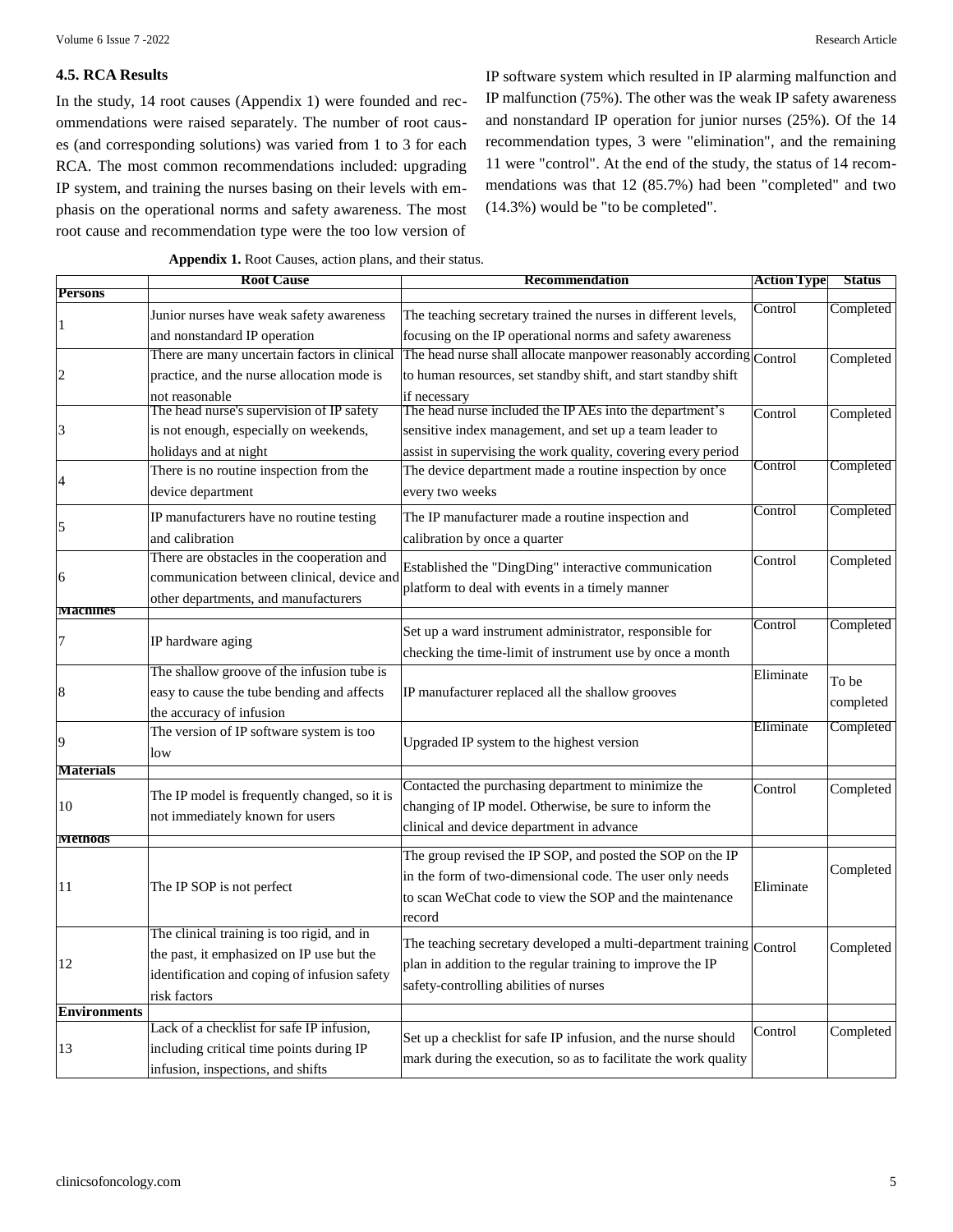|    |                                          | Communicated with information department to optimize HIS       |         |           |
|----|------------------------------------------|----------------------------------------------------------------|---------|-----------|
|    | The MOBILE data terminal (PDA) and       | system, extracting the needed information through barcode.     | Control |           |
| 14 | hospital information HIS system is not   | During IP infusion patrols, PDA interface may prompt the       |         | To be     |
|    | perfectly cooperated for IP infusion and | infusion speed, infusion volume, estimated infusion ending     |         | completed |
|    | inspection                               | time and other information, so as to assist nurses to judge IP |         |           |
|    |                                          | infusion overview                                              |         |           |

 $PDA$  = personal digital assistant;  $RCA$  = root cause analysis;  $IP$  = infusion pump;  $AE$  = adverse event;  $SOP$  = standard operating procedure

#### **5. Discussion**

The study performed at a national hospital yielded information on 12 AEs in 4624 neonatal patients. The RCA approach in these AEs (over 8 months) produced 14 recommendations, of which 85.7% were completed. The RCA-induced impact on patient safety was that the overall AE ratio was decreased from 1.46% to 0.00%. RCA was correlated with a decreasing of AE incidence. The two main root causes found in RCA approach were that the IP software system version is too low which subsequently results in IP alarming malfunction and IP malfunction, and the weak IP safety awareness and nonstandard IP operation for junior nurses. The too low version of IP software system, i.e., a prior version may not have advanced features but should not allow AEs from happening basing on the results of application at that time, is an independent risk factor for AEs 16, which results in infusion to be too fast, too slow or unstable, and sometimes the infusion will automatically stop or exceed the required amounts, endangering the life safety of neonates. IP alarming malfunction is mainly caused by the operator pressing the return key during infusion, resulting in the early infusion amount excluded from the expected final infusion cumulative amount, i.e. there was a loophole of the program 17. In 4 AEs of IP malfunction: 1 was the increased infusion speed due to the bending of the infusion tube inside the machine, and the other 3 were caused by problems of IP programming. We put forward 5 improvements for these AEs [18]. First, the IP operating system must upgrade to the latest version, and the system's maximum infusion speed set at 30ml / h because the IP is generally used for routine rehydration in neonatology and the infusion speed is generally less than 30ml / h. Secondly, we add a "dripclip" infusion mode, when the IP detects a deviation of the actual infusion speed from the preset speed  $(≥ 20%)$  and it will alarm and stop infusion automatically. The third is to add infusion-tube grooves inside the IP machine, to avoid the irrespective rapid infusion due to the infusion tube bending. The fourth is to upgrade the system to a non-answer mode during infusion, i.e., no matter what keys pressed during infusion, the calculation of cumulative quantity would not be affected, hence avoiding no alarming when the cumulative amount is greater than the preset amount. Finally, the device department and IP manufacturer formulates a routine maintenance of IPs, including the device department staff patrols once every two weeks and the IP manufacturer staff maintains the calibration once every quarter, so as to ensure the safety of use of IPs. Next, the implement of neonatal nursing-core-system being

far from satisfactory, is the most fundamental cause of AEs. For example, three errors of infusion speed settings manifested in the wrong decimal position, in which the demanded speed of 6.5ml / h, 10.9ml / h and 13.9ml / h was set to 65ml / h, 109ml / h and 139ml / h respectively. The severe events showed that the nurses did not perform "three checks and seven reviews" for infusion and did not finish a full inspection during the infusion. In order to improve the safety, the head nurse included IP Infusion Safety into the sensitivity-index of ward management and set it to the target value 19,20, i.e. collecting, analyzing, managing, tracking and feedbacking the results every quarter, and summarizing the results in the fourth quarter of the year. The responsible-group leader strengthened the quality-control of each section of IP Infusion Safe, randomly checked the implementation every week. The group also made a brief verification list for this section (Appendix 2). In brief, the nurses set parameters according to the doctor's advice, and cochecked by two partners before IP infusion; and they must carry out a procedure followed the brief verification list during the infusion, and then patrol and shift handover.

Furthermore, we found that junior nurses were the higher risk group for IP-related AEs 21. Among 12-AE-related nurses, 58% (7/12) have been working for 3-5 years. Similar results were also observed in China 22. The teaching secretary made a detailed hierarchical training plan for nurses in neonatology and implemented it: aiming to increase the levels of IP-operating proficiency (working years:  $\langle 3 \rangle$ , the sense of responsibility and safety awareness (working years: 3-5), and the abilities of the quality control and supervision of clinical teaching and training (working years:  $>$ 5). Night-day shift at noon and weekend/holiday are the high risk time windows of AEs 23. Among 12 AEs,  $75\%$  (9 / 12) were happened on weekend/holiday as well as 67% (8 / 12) were at night; while in day time, working in succession at noon  $(33\%, 4/12)$  was common, which might be due to the less supervision and the lacking of responsibility. The group leader with working years over 5 in the neonatal department, set up recommendations for each time window, and arranged the shift reasonably according to the nurse's matching level. The advantages of the study are as follows: a thorough RCA approach was adopted, a large number of neonatal patients were enrolled, multidisciplinary cooperation and the participation of hospital leaders, and an online reporting system was implemented to ensure the implementation of the recommendations. The lower incidence of AEs during the RCA approach further indicates the above strengths. However, a pre–post design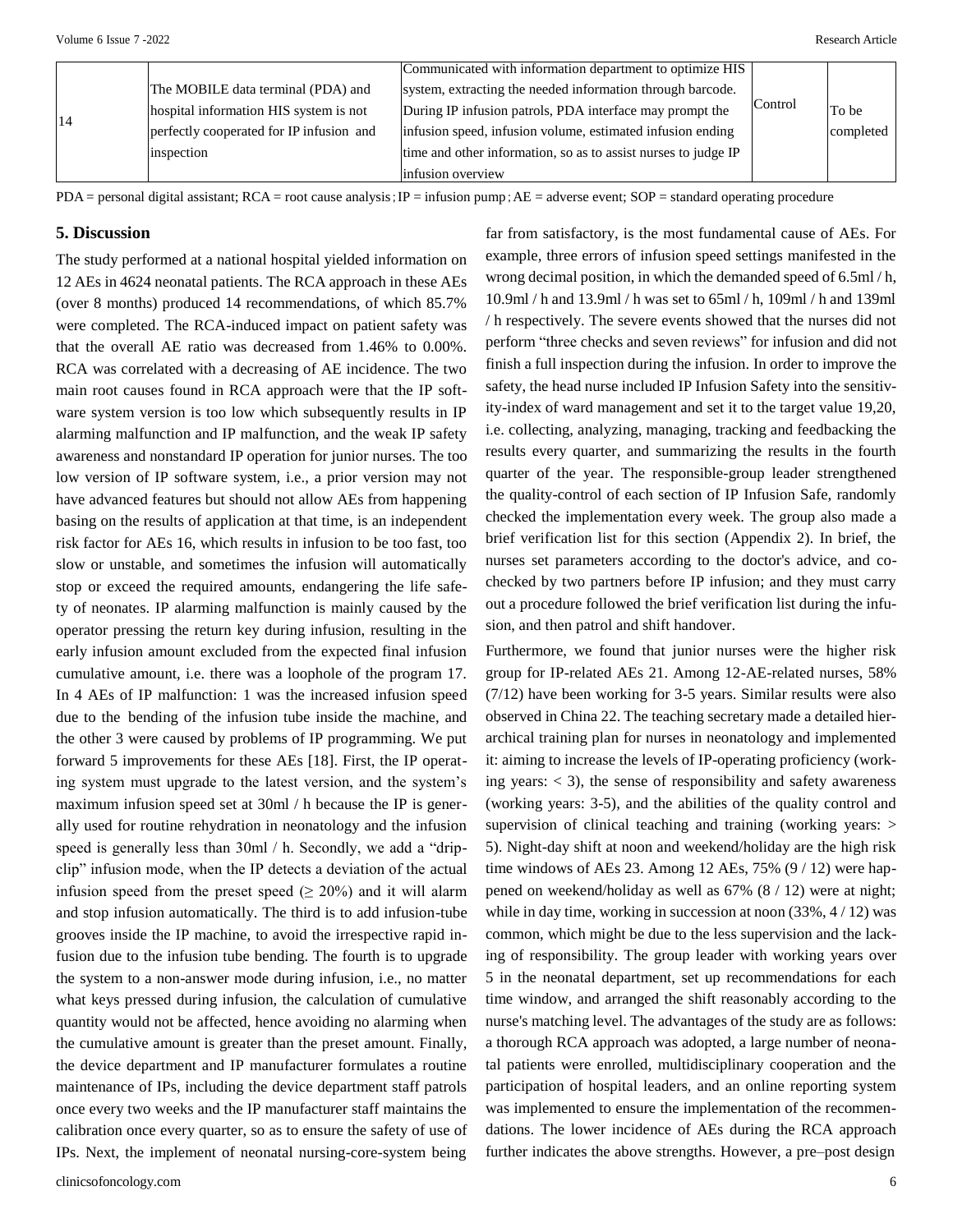of the study has limitations that it does not parallel control for detecting the changes apart from the RCA intervention. It is possible that some of the decreasing of AE incidences could be attributed to factors such as improved employee education, greater emphasis on safety by departments and hospital management, better management of comorbidities, etc. other than the RCA approach itself. The RCA approach of the study also offers numerous advantages, such as encouraging employees to solve system problems and make suggestions, especially those provided by the RCA group members (senior employees) had a higher credibility which in turn would improve the implementation of these suggestions (Table 4).

**Table 4.** Advantages and disadvantages of the RCA approach

| <b>Advantages</b>                                                                                                                                                         |  |  |  |  |
|---------------------------------------------------------------------------------------------------------------------------------------------------------------------------|--|--|--|--|
| RCA is a powerful tool to find problems from a learning system level                                                                                                      |  |  |  |  |
| The approach increases the credibility of the raised issues and suggestions                                                                                               |  |  |  |  |
| The process ensures that every attributing root cause has certain potential solutions                                                                                     |  |  |  |  |
| For AEs, clinical staff can state that they have done their best to determine what happened and how to prevent them happened again in the<br>future                       |  |  |  |  |
| <b>Disadvantages</b>                                                                                                                                                      |  |  |  |  |
| The RCA process takes time and effort                                                                                                                                     |  |  |  |  |
| Subsequent designees who did not attend RCA meetings are unlikely to accept the recommendations                                                                           |  |  |  |  |
| RCA results depend in part on the views of the participants                                                                                                               |  |  |  |  |
| If RCA is not a part of the hospital mainstream safety process, the hospital management department will not make timely and important<br>responses to the recommendations |  |  |  |  |
| Although some recommendations are credible, they may not work due to the lack of funds in hospitals                                                                       |  |  |  |  |

 $RCA = root$  cause analysis;  $AE =$  adverse event

**Appendix 2.** Brief verification list for IP safety in department of neonatology.

|                             |                                                                                                |                 | Random                             |                     |                     |  |
|-----------------------------|------------------------------------------------------------------------------------------------|-----------------|------------------------------------|---------------------|---------------------|--|
|                             | <b>Checking items</b>                                                                          | $Day(Y$ or $N)$ | Night(17:30-1:00) Night(1:00-8:30) |                     | checking            |  |
|                             |                                                                                                |                 | $(Y \text{ or } N)$                | $(Y \text{ or } N)$ | $(Y \text{ or } N)$ |  |
|                             | Two partners co-checking the setting<br>parameters                                             |                 |                                    |                     |                     |  |
| <b>Starting IP infusion</b> | Checking whether the IP model matches                                                          |                 |                                    |                     |                     |  |
|                             | Marking the liquid level                                                                       |                 |                                    |                     |                     |  |
|                             | Checking whether the drip clamp fixed<br>properly                                              |                 |                                    |                     |                     |  |
|                             | Checking the decreasing range of liquid level<br>and mark the level every 4h                   |                 |                                    |                     |                     |  |
|                             | Checking whether the dropping speed of drip<br>clip is consistent with the pumping speed       |                 |                                    |                     |                     |  |
| <b>During inspection</b>    | Changing the position of peristaltic infusion<br>tube every 4h                                 |                 |                                    |                     |                     |  |
|                             | Checking whether the change of working<br>interface parameters of IP meets the<br>requirements |                 |                                    |                     |                     |  |
|                             | Checking whether the fixation of IP tube<br>meets the requirements                             |                 |                                    |                     |                     |  |
| During the shift change     | Marking the liquid level                                                                       |                 |                                    |                     |                     |  |
|                             | Recording the cumulative infusion volume                                                       |                 |                                    |                     |                     |  |
|                             | Checking the running status of the machine                                                     |                 |                                    |                     |                     |  |

 $IP =$  infusion pump